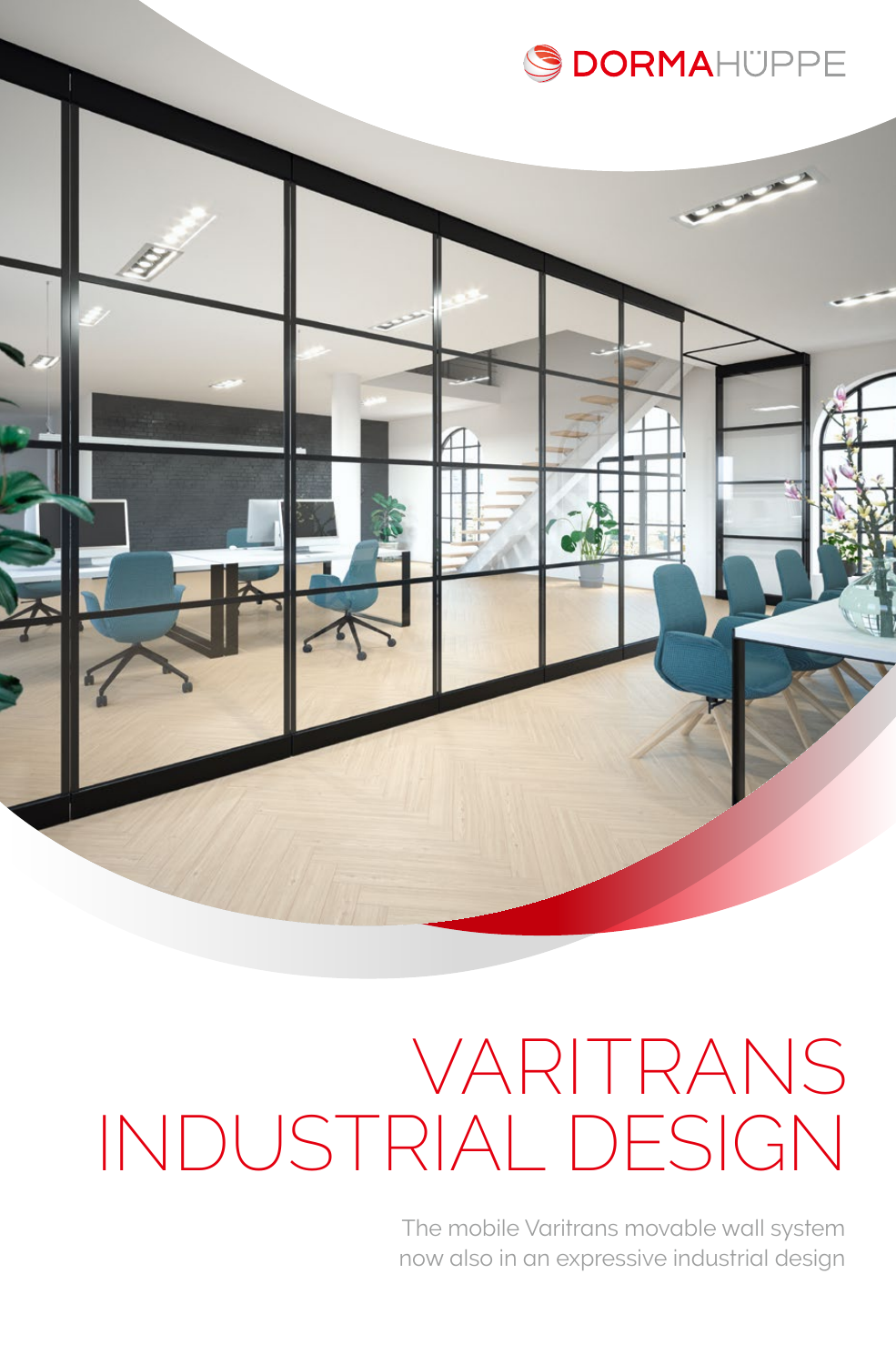## DESIGNING ROOMS IN THE INDUSTRIAL LOOK

Striking black struts emphasise the loft character of large rooms

### **Flexible room partitioning in a functional, aesthetic design**

With its movable glass elements, Varitrans creates an open atmosphere and separates functional areas without visual barriers. Varitrans offers individual solutions for practically every floor plan and application with a wide range of system components.

With Varitrans Industrial Design, mobile room partitioning can be completed in an industrial architecture look. The style is characterised by struts in the typical shade of black, which revive the rugged charm of old factory floors.

This creates stylish rooms with great transparency and openness, for a modern, creative, feel-good atmosphere.

#### **Varitrans Industrial Design – Advantages at a glance**

- Mobile room partitioning in an industrially inspired design
- Stylish black longitudinal and cross struts in RAL 9005
- Movable wall elements up to 4 m high
- Manual or fully automatic operation of the glass movable wall



**Contemporary architectural style:** Transparent room partitioning with a creative factory hall flair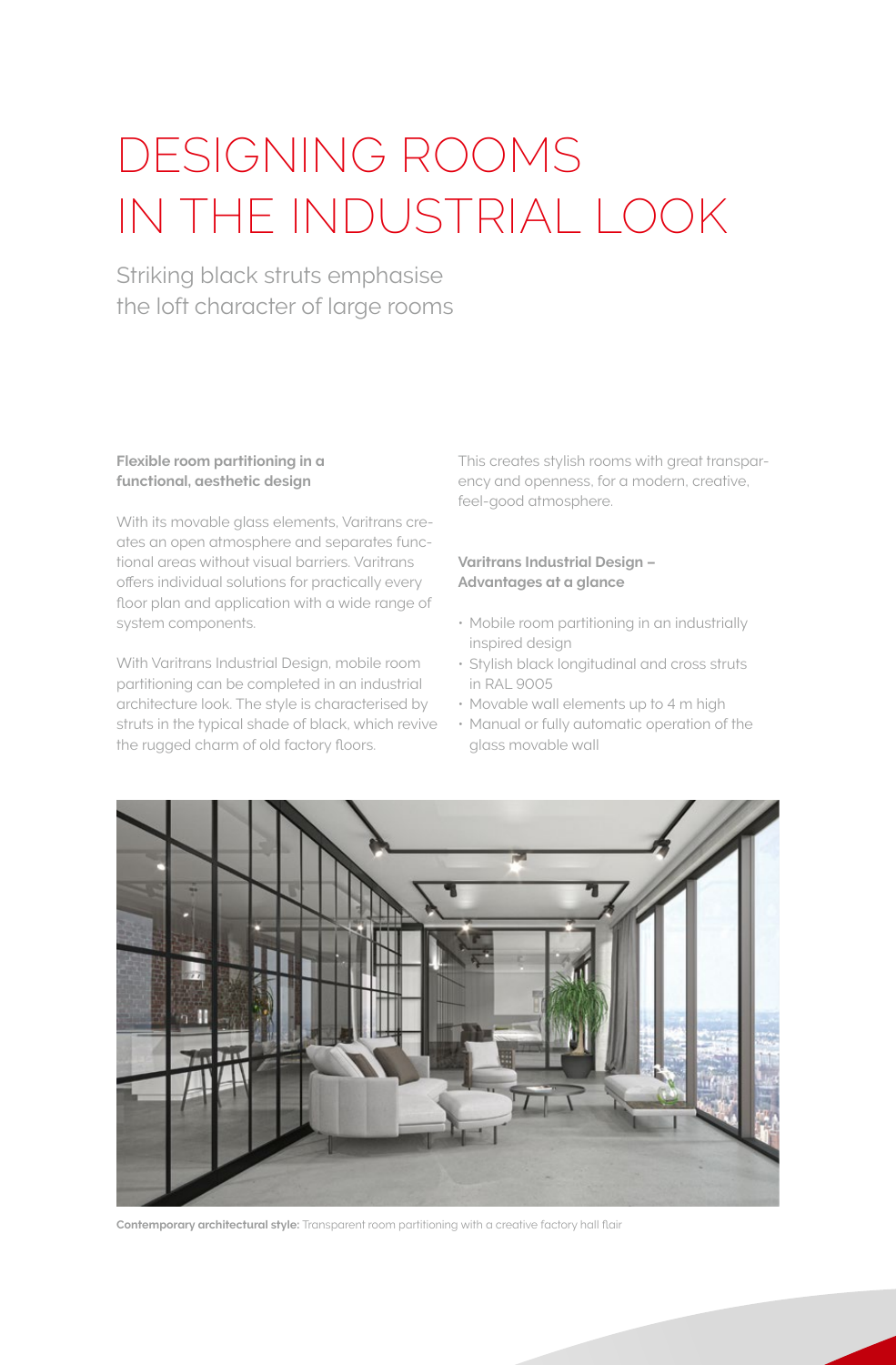





#### **Elements in two design variants**

Varitrans Industrial Design is characterised by flat aluminium struts coated in the typical black shade of RAL 9005. The struts are mounted on the front of the glass surface with the glass edge visible. All elements have three horizontal struts and can be optionally equipped with two (Style 1) or three (Style 2) vertical struts.